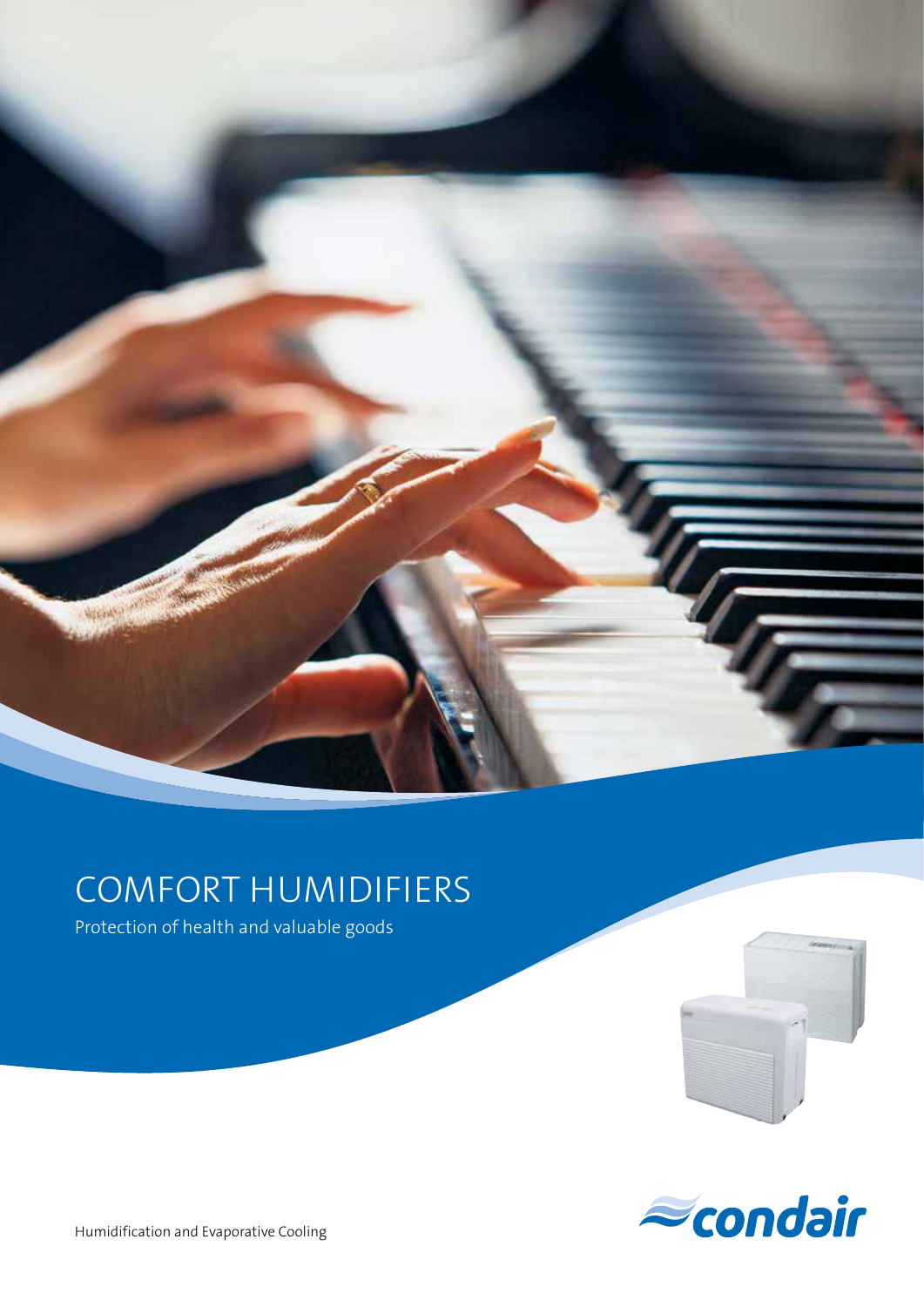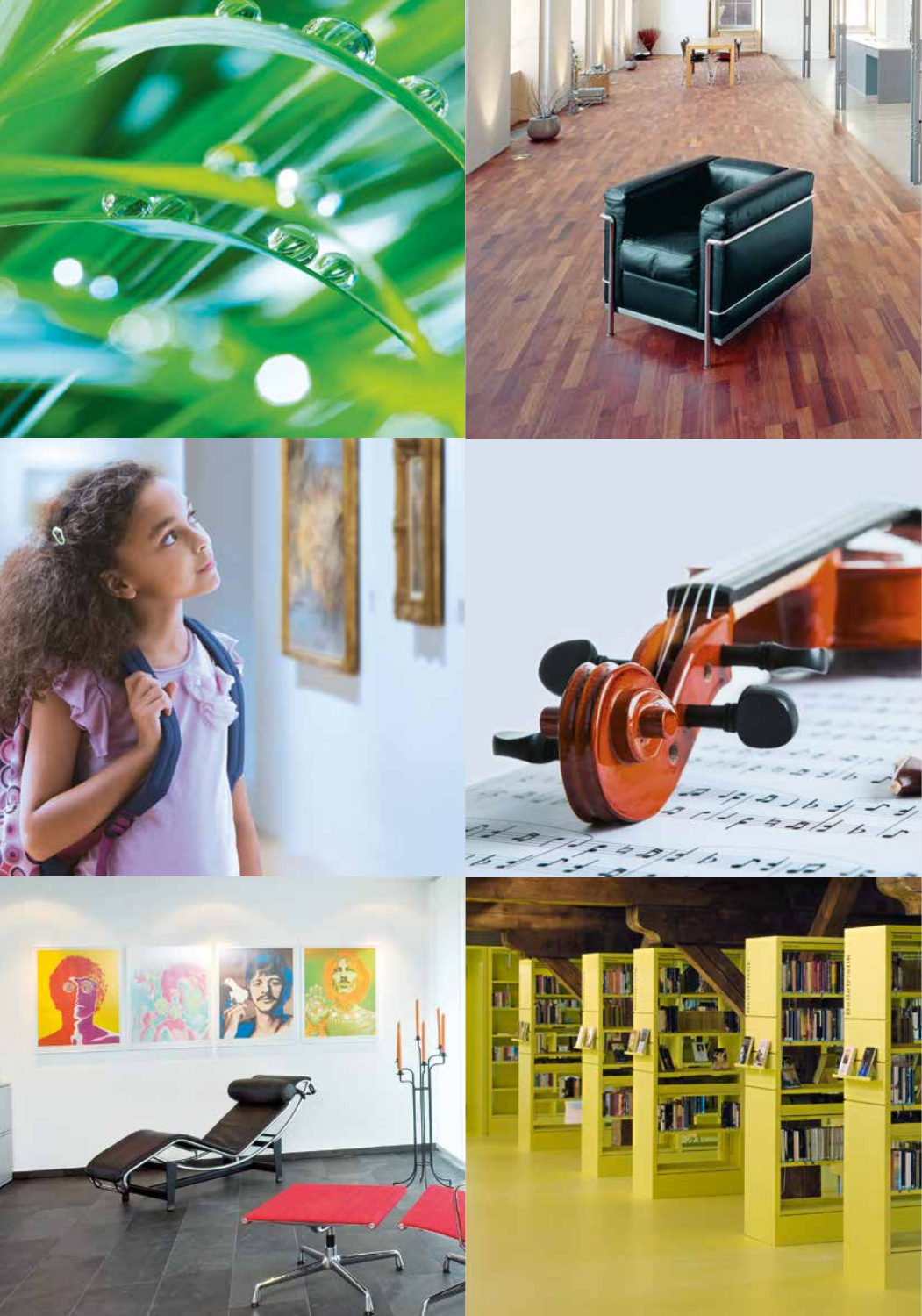### CORRECT AIR HUMIDITY AS EFFICIENT PROTECTION OF HEALTH AND VALUABLE GOODS

When the air in rooms is too dry, it obtains humidity from anything present in the environment such as human skin, plants, wood etc. Both people's health and valuable goods such as fixtures and furnishings suffer from such processes.

#### **Versatile use**

Modern evaporative humidifiers are, amongst other things, suitable for use in all private living areas, in offices or doctor's offices, in museums or galleries, in smaller concert or theater venues, in libraries or reading rooms as well as for value and quality-preserving storage of food, tobacco or wine, for example.

#### **Protection of values**

Dehydration, which arises as a result of the air being too dry, causes valuable string and keyboard instruments, precious cultural items such as paintings, antiques, sculptures, books and furnishings for example parquet or furniture, to sustain permanent, often irreparable damages because colors, coatings, timbers and other materials become brittle and cracked.

### **Protection of health**

When air becomes too dry, it not only hampers a person's comfort, but also carries considerable health risks. A lack of air humidity encourages the spread of flu viruses, the outbreak of allergic symptoms or susceptibility to colds.



#### **Scofield/Sterling-Diagram:**

The illustration presents correlations relevant for comfort and health protection at different room humidity levels. The risk posed by undesired microorganisms and the occurrence of specific symptoms of illness are minimal **within the optimal range between 40 and 60 % relative humidity.**

Newest studies also confirm that transmissions of viruses through particulate matter (e.g. through coughing) are significantly reduced at levels above 40% relative humidity.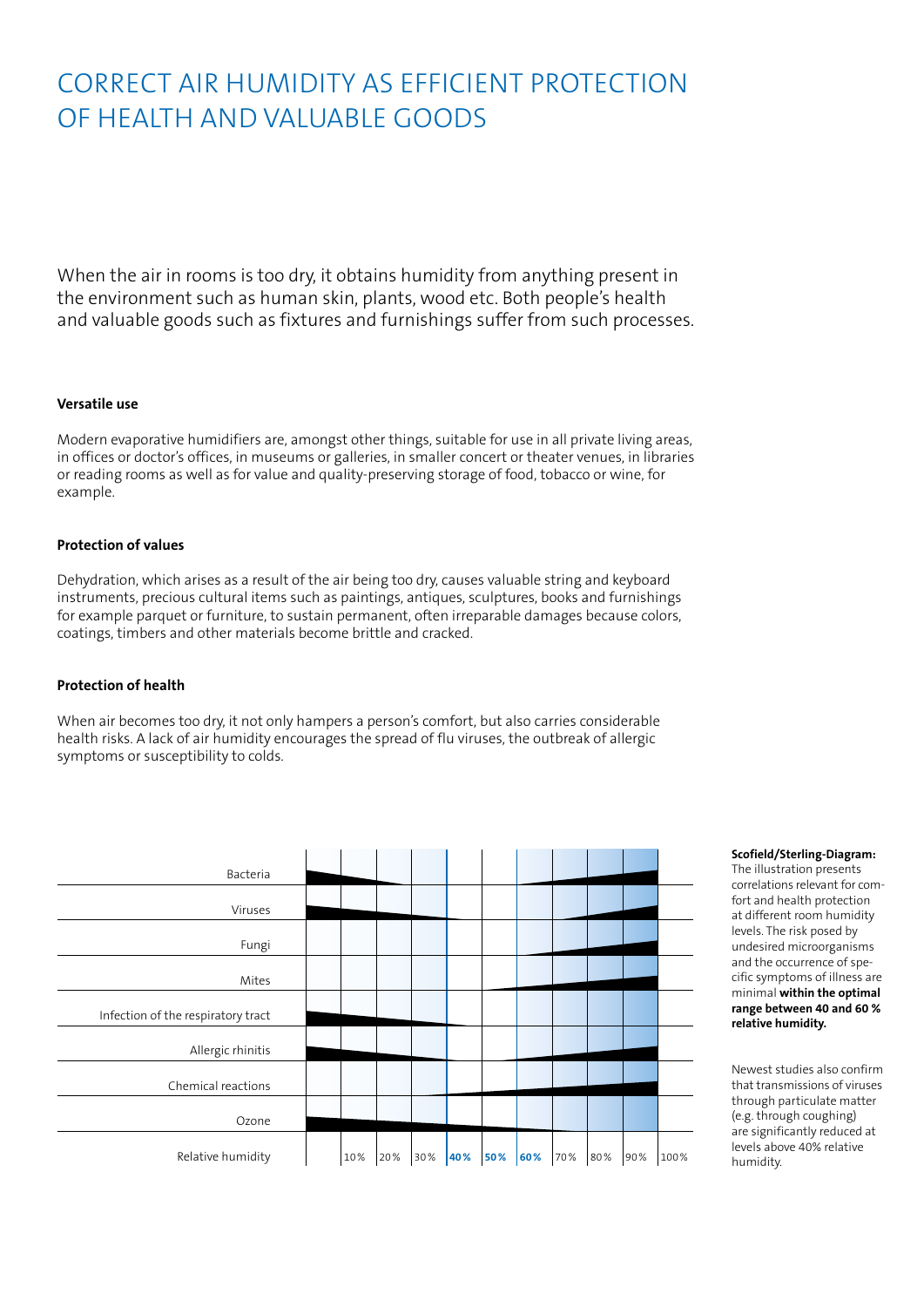## THE RIGHT EVAPORATOR FOR ROOMS OF ALL SIZES





|                                       |                | <b>Defensor PH28</b>                                                                        | <b>Defensor PH15</b>                                                                       |
|---------------------------------------|----------------|---------------------------------------------------------------------------------------------|--------------------------------------------------------------------------------------------|
| Characteristics                       |                | <b>Purification and</b><br>Humidification                                                   | <b>Purification and</b><br>Humidification                                                  |
|                                       |                | Economical, hygienic<br>user-friendly and<br>powerful<br>for rooms up to 900 m <sup>3</sup> | Programmable<br>efficient,<br>discreet and universal<br>for rooms up to 580 m <sup>3</sup> |
| Technical data                        |                |                                                                                             |                                                                                            |
| Colours                               |                | RAL or NCS                                                                                  | White                                                                                      |
| Dimensions ( $W \times H \times D$ )  | cm             | 80 x 75 x 44                                                                                | 73 x 61 x 37                                                                               |
| Weight netto                          | kg             | 43                                                                                          | 25                                                                                         |
| Power Consumption                     | W              | 128                                                                                         | 72                                                                                         |
| Water tank capacity                   |                | 30                                                                                          | 20                                                                                         |
| Conformity                            |                | VDE, CE, GS, GOST                                                                           | VDE, CE, GS, GOST                                                                          |
|                                       |                |                                                                                             |                                                                                            |
| Capacity levels                       |                | $2 \t 3$<br>$\overline{4}$<br>1                                                             | $2 \qquad 3 \qquad 4$<br>1                                                                 |
| Sound pressure level                  | dBA            | 48 54 58<br>40                                                                              | 38 45 50<br>33                                                                             |
| Air circulation rate                  | $m^3/h$        | 420 600 750<br>320                                                                          | 195 280 340<br>155                                                                         |
| Humidification capacity <sup>1)</sup> | I/h            | $2.1$ $2.4$ $2.7$<br>1,7                                                                    | $1.1$ $1.5$ $1.7$<br>0.8                                                                   |
| Humidification capacity <sup>2)</sup> | I/h            | $1.2$ $1.4$ $1.6$<br>0.9                                                                    | $0.8$ 1 1.3<br>0.6                                                                         |
| For rooms up to a max. of             | m <sup>3</sup> | 600 730 900<br>430                                                                          | 380 510 580<br>280                                                                         |
|                                       |                |                                                                                             |                                                                                            |
| Water level detector                  |                | $\bullet$                                                                                   | $\bullet$                                                                                  |
| Silver ionising                       |                | $\bullet$                                                                                   | $\bullet$                                                                                  |
| UV disinfection                       |                |                                                                                             |                                                                                            |
| Filter set for air cleaning           |                | $\bullet$                                                                                   | $\bullet$                                                                                  |
| Coarse dust filter G 4                |                |                                                                                             |                                                                                            |
| Water connection                      |                | $\mathcal{L}^{\text{eff}}$                                                                  | $\mathcal{L}_{\mathcal{A}}$                                                                |
| Control via radio hygrostat           |                | $\mathcal{L}_{\mathcal{A}}$                                                                 | $\Box$                                                                                     |

1) at 25 °C and 20% rH 2) at 23 °C and 45% rH \* in 4-stage automatic operation  $\bullet$  Standard Doption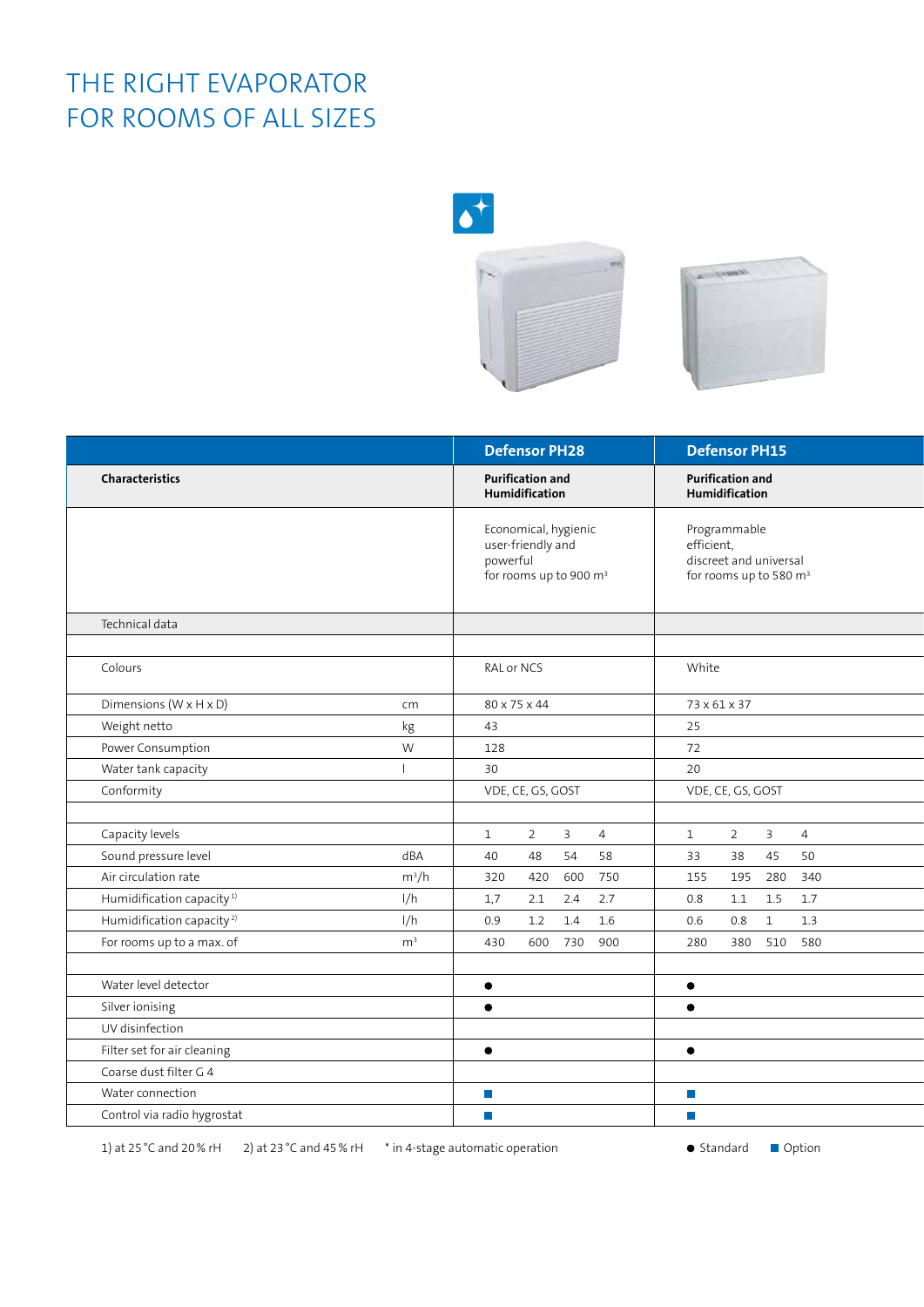



| <b>Brune B500</b>                                                                                  | <b>Brune B300</b>                                                                          | <b>Brune B280</b>                                                                           | <b>Brune B125</b>                                                                                   |
|----------------------------------------------------------------------------------------------------|--------------------------------------------------------------------------------------------|---------------------------------------------------------------------------------------------|-----------------------------------------------------------------------------------------------------|
| Humidification                                                                                     | Humidification                                                                             | Humidification                                                                              | Humidification                                                                                      |
|                                                                                                    |                                                                                            |                                                                                             |                                                                                                     |
| Highly efficient, mobile,<br>eco-friendly and<br>economical<br>for rooms up to 1000 m <sup>3</sup> | Efficient, two-stage,<br>simple and ready<br>for use<br>for rooms up to 600 m <sup>3</sup> | Seven-stage,<br>economical, quiet and<br>space-saving<br>for rooms up to 500 m <sup>3</sup> | Compact, tried and<br>tested, comfortable<br>and quiet<br>for rooms up to max.<br>$140 \text{ m}^3$ |
|                                                                                                    |                                                                                            |                                                                                             |                                                                                                     |
|                                                                                                    |                                                                                            |                                                                                             |                                                                                                     |
| RAL 9001 / 7035 / 7022                                                                             | RAL 7001                                                                                   | RAL 9003 Signal<br>white                                                                    | White                                                                                               |
| 75.5 x 62 x 36.5                                                                                   | 74 x 70.5 x 41                                                                             | 64,5 x 66,5 x 29,5                                                                          | 45 x 28.5 x 29.8                                                                                    |
| 21                                                                                                 | 19                                                                                         | 14                                                                                          | 4.2                                                                                                 |
| 130                                                                                                | 58                                                                                         | 45                                                                                          | 25                                                                                                  |
| 50                                                                                                 | 25                                                                                         | 25                                                                                          | 11                                                                                                  |
| CE                                                                                                 | CE                                                                                         | CE                                                                                          | CE                                                                                                  |
|                                                                                                    |                                                                                            |                                                                                             |                                                                                                     |
| $2 \qquad 3 \qquad 4$<br>$\mathbf{1}$                                                              | $2^*$<br>$\mathbf{1}$                                                                      | $2^*$<br>1                                                                                  | $\mathbf{1}$                                                                                        |
| 36 41 44<br>32                                                                                     | 40<br>32                                                                                   | 32<br>44                                                                                    | 34                                                                                                  |
| 450 650 800<br>360                                                                                 | 600<br>300                                                                                 | 300<br>500                                                                                  | 140                                                                                                 |
| $2.3$ 2.6<br>$\overline{2}$<br>1.7                                                                 | 0.9<br>1.4                                                                                 | 0.7<br>1.2                                                                                  | 0.95                                                                                                |
| $1.1 \t1.3 \t1.5$<br>$\mathbf{1}$                                                                  | 0.7<br>$\overline{1}$                                                                      | 0.6<br>0.9                                                                                  | 0.55                                                                                                |
| 460 580 780 1000                                                                                   | 350<br>600                                                                                 | 250 500                                                                                     | 140                                                                                                 |
|                                                                                                    |                                                                                            |                                                                                             |                                                                                                     |
| $\bullet$                                                                                          | $\bullet$                                                                                  | $\bullet$                                                                                   |                                                                                                     |
|                                                                                                    |                                                                                            |                                                                                             |                                                                                                     |
| $\mathcal{L}_{\mathcal{A}}$                                                                        | $\bullet$                                                                                  | $\mathcal{L}_{\mathcal{A}}$                                                                 |                                                                                                     |
| $\mathcal{L}_{\mathcal{A}}$                                                                        |                                                                                            |                                                                                             |                                                                                                     |
|                                                                                                    | $\mathcal{L}^{\text{max}}$                                                                 | $\mathcal{L}^{\mathcal{A}}$                                                                 |                                                                                                     |
| $\mathcal{L}_{\mathcal{A}}$                                                                        | $\mathcal{L}_{\mathcal{A}}$                                                                | $\overline{\phantom{a}}$                                                                    |                                                                                                     |
| $\bullet$                                                                                          |                                                                                            | $\sim$                                                                                      |                                                                                                     |